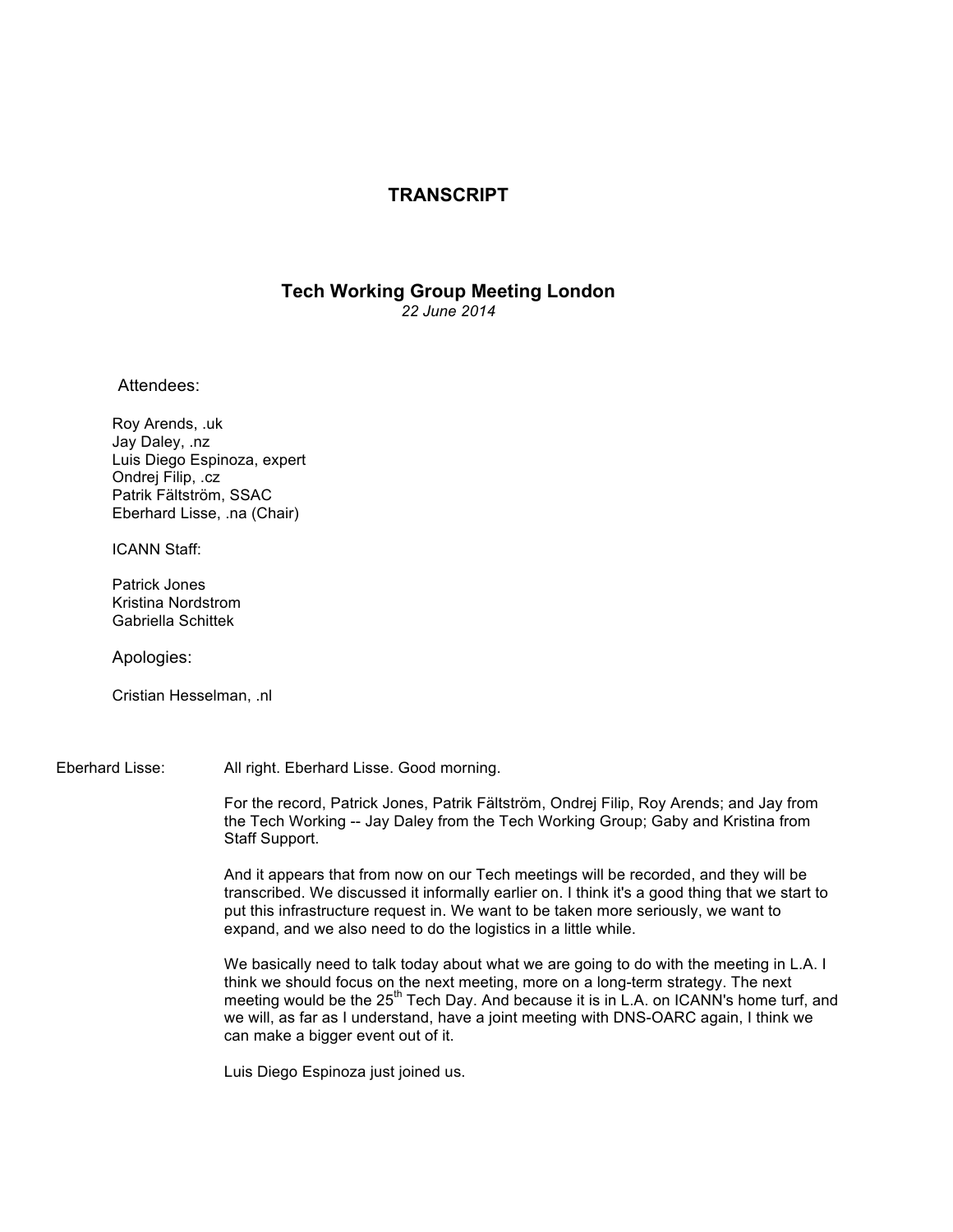And the first item that I want to mention is we were having, initially, some problems with our meeting times here. I think you all got my email. The Meeting Committee -- or the Agenda Team apparently told the Meeting's Team that they needed our room a little bit earlier, and then it filtered via three other -- we have staff to ask, and I think this is not the appropriate way of dealing with this.

I don't mind so much being told, we need the room, if they tell us early and then we can - if the room is being needed, the room is being needed, but I don't like the way that -- the approach that was taken. So I have -- Ms. King from the Meeting Committee has emailed me. I think I copied the Program Committee on it. And I will have a pleasant chat with them, and instilling in them the idea that this is not on. Not so much that they do it, but how they do it.

If they need the room they must talk to the Chair of whatever Group is affected, or the Group, as early as possible. If they tell us what they want we can help, and the other groups are the same thing. I think this is not in any way controversial, so I think we can accept that as (inaudible).

I think you have all seen the agenda for this meeting. I'm abusing the prerogative of the Chair a little bit, because I have had, from my new little project with which I am having way too much fun, analyzing my (inaudible) data -- I have talked to a local lecturer, of Computer Science at one of the local universities, who happens to live in Hamburg and he is on a holiday, so he is hopping over here. And he's doing some stuff with Levenshtein algorithms, and I find it important that we push a little bit local talent so that we'll search that -- I think Stephen Deerhake is talking to the math teacher of his school, who has also got ideas on analysis and things, and it's good to show that even for small places we can look at things, whether it's something that we need to do, or we want to do, is another thing, but I want to push a little bit; also that we can get deeper into matters than just superficial talks.

Roy?

Roy Arends: Roy Arends from Nominet. You mentioned Levenshtein distance, and that just rocks my boat because we -- we will show you -- we will show tomorrow during the host presentation, a few of the analysis things that we have done at Nominet, and per request from last time to do something about big data. Now what we don't (ph) mention tomorrow is some additional research we've done regarding Levenshtein distance.

> If we look at the bulk of your DNS request, you can actually determine whether a website is male or female related, and you do that because of Levenshtein distance. If you look at keyboard plus Levenshtein distance, then the circumference of the type (ph) on the keyboards, if it's slightly larger than average, then it's a male-oriented site, if it's slightly smaller than average, this it's -- then it's a female-oriented site; because on average, males have larger hands than females.

> And you can also do the same thing with left- and right-handed people. If you look typo on the left-hand side, keyboard distance again, Levenshtein distance, you can see, right. And it perfectly match the ratio between left-handed and right-handed people, and it doesn't discriminate between men and female -- men and woman, sorry. So just a sidetrack, we won't mention this tomorrow, because even though it's nice information, it really doesn't do anything. Thank you.

Eberhard Lisse: To famously quote one of the Namibian High Court Judges, let the record show we were amused. But I will get in touch with the guy from our university, because this is interesting stuff. He is -- he is a Computer Scientist by trade. He has written a book about Open Source Business Intelligence, Neil Scott (ph). Maybe it's interesting to just reflect on this.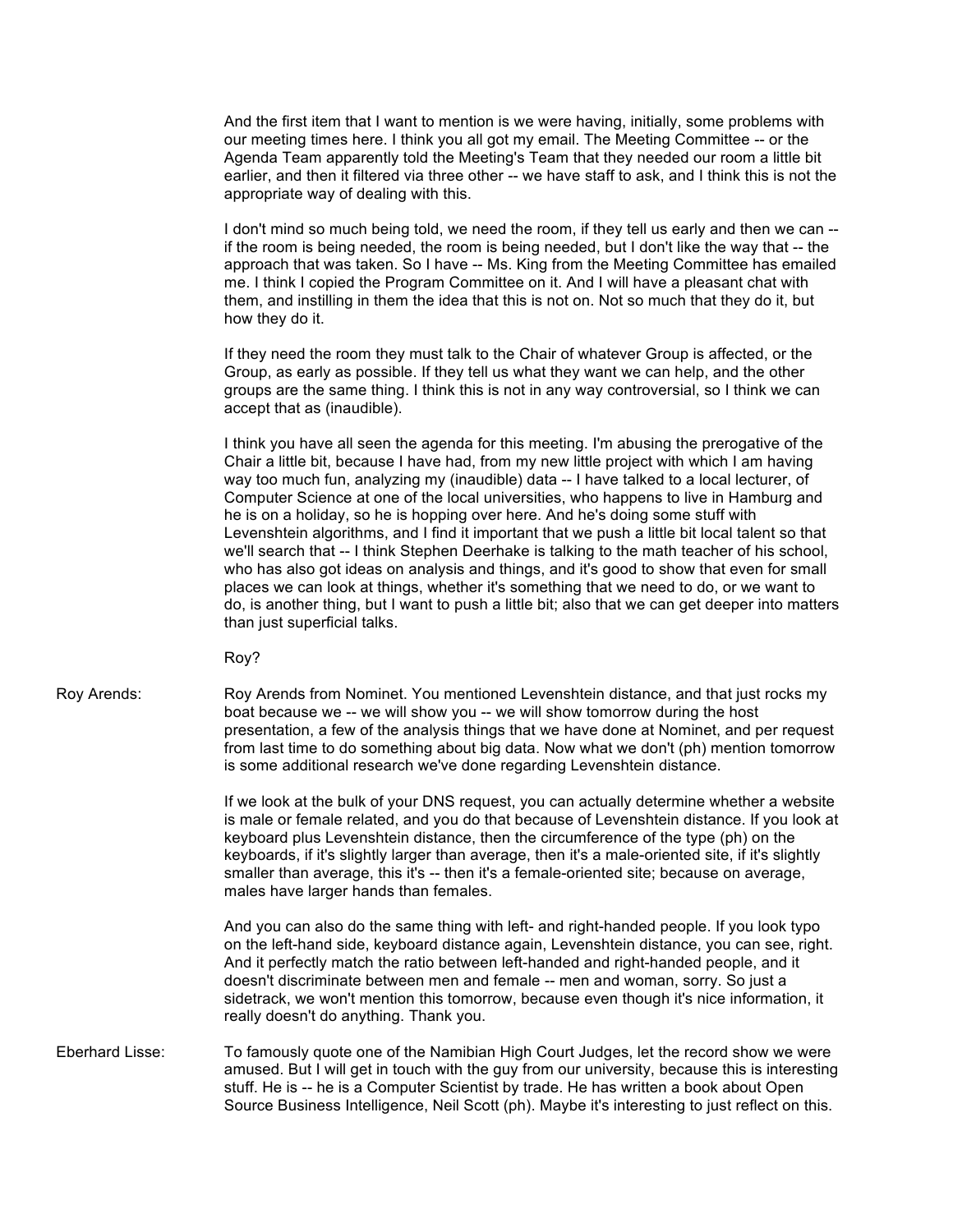| Roy Arends:       | Yeah. So, I think we need to avoid -- oh no, not avoid, we just need to be careful about us<br>moving too much into the territory of DNS-OARC because that is, you know, the primary<br>place that people go and talk about analysis and other things like that. I think we all<br>recognize that some of the things that were important to OARC are now transitioning into<br>the mainstream, such as big data and other things. And I think we just need to coordinate<br>so that we are following that transition as things come out of that and move into our<br>space. But we want to avoid, I think, moving, you know, too much into their space in that<br>regard. Just to let it fit together quite nicely.                                                                      |
|-------------------|------------------------------------------------------------------------------------------------------------------------------------------------------------------------------------------------------------------------------------------------------------------------------------------------------------------------------------------------------------------------------------------------------------------------------------------------------------------------------------------------------------------------------------------------------------------------------------------------------------------------------------------------------------------------------------------------------------------------------------------------------------------------------------------|
|                   | And just one other thing so that -- I don't know if you know, but for the Los Angeles<br>OARC Meeting, Sebastian Castro who works for me, is the Program Committee Chair, so<br>we have a very close ability to tie that together. And I've put him in touch with Eberhard.<br>He doesn't yet understand Eberhard, it might take several months, but hopefully that will<br>work out reasonably well from that regard.                                                                                                                                                                                                                                                                                                                                                                   |
| Eberhard Lisse:   | I overheard that. Jacques Latour is also, sort of, in liaison with this, and he suggested<br>that we should go deeper into the matter in L.A., but I think Jay is quite right, but the<br>smaller TLDs, are not really involved OARC, they should be teased a little bit, so that<br>they can look into these things and get interested into the deeper things -- side of things. I<br>personally don't want to get too deep into this, this OARC's stuff, this is -- I'm not a<br>professional computer scientist, so I don't even understand Levenshtein, I just know the<br>SQL commanders do call it, yeah. But the point is, we need to push a little bit, and that's<br>just -- the question is also, whether it needs to be done.                                                 |
|                   | I believe it should. The people from COSA (ph), for example, say no, it's not necessary;<br>we don't need this, that's a separate issue. But I think it's important to show that not only<br>deep analysis of big data can be done, but also analysis of smaller -- let me think. So I<br>fully agree with you and Sebastian Castro and our -- we are in touch, and I think we<br>should proceed from that to the planning. Last time when we did the OARC in L.A. -- not<br>L.A. -- in San Francisco I think, we did it in a way that we did put the deeper things on<br>Sunday with OARC, and sort of the lighter things, which for us would probably be -- more<br>be more likely to get some good speakers in to get some showcasing into, sort of, the<br>25 <sup>th</sup> Meeting. |
|                   | And then we have the guy from -- DNS-OARC Chair, the Tech Day, and OARC Chair,<br>DNS-OARC. So we have a little bit of cross-breeding, in a way. So we need to basically<br>focus on what we are talking. Patrick has made a suggestion, so I think you should talk<br>about it.                                                                                                                                                                                                                                                                                                                                                                                                                                                                                                         |
| Patrik Fältström: | Sure. One option is that the Chief Security Officer at Facebook might be available to be a<br>potential speaker, and we could help set that up with other keynotes that you had in<br>mind.                                                                                                                                                                                                                                                                                                                                                                                                                                                                                                                                                                                              |
| Eberhard Lisse:   | I don't want to put this on record, but I'm talk -- I'm making it as a pitch, and if something<br>comes up we can talk about it off-the-record. When something comes out of it, of course<br>we'll go on the record, but I don't want to put it on, and then nothing comes of it, and then<br>and then we don't look -- So I just mentioned the name. So you will make the approach --<br>the pitch to this guy from Facebook, yeah, it would be very interesting.                                                                                                                                                                                                                                                                                                                       |
|                   | Then Paul Vixie is interested, I asked him whether he could -- I wanted him to Chair the<br>Roundtable in the afternoon today, but he is not coming so -- but he did say he is coming<br>to L.A., and I think he is always interesting, and with his history of many years, I think he<br>should -- if he wanted to speak he should -- I know he's got a new company so he has<br>also some interest in that. But I like his way of doing things.                                                                                                                                                                                                                                                                                                                                        |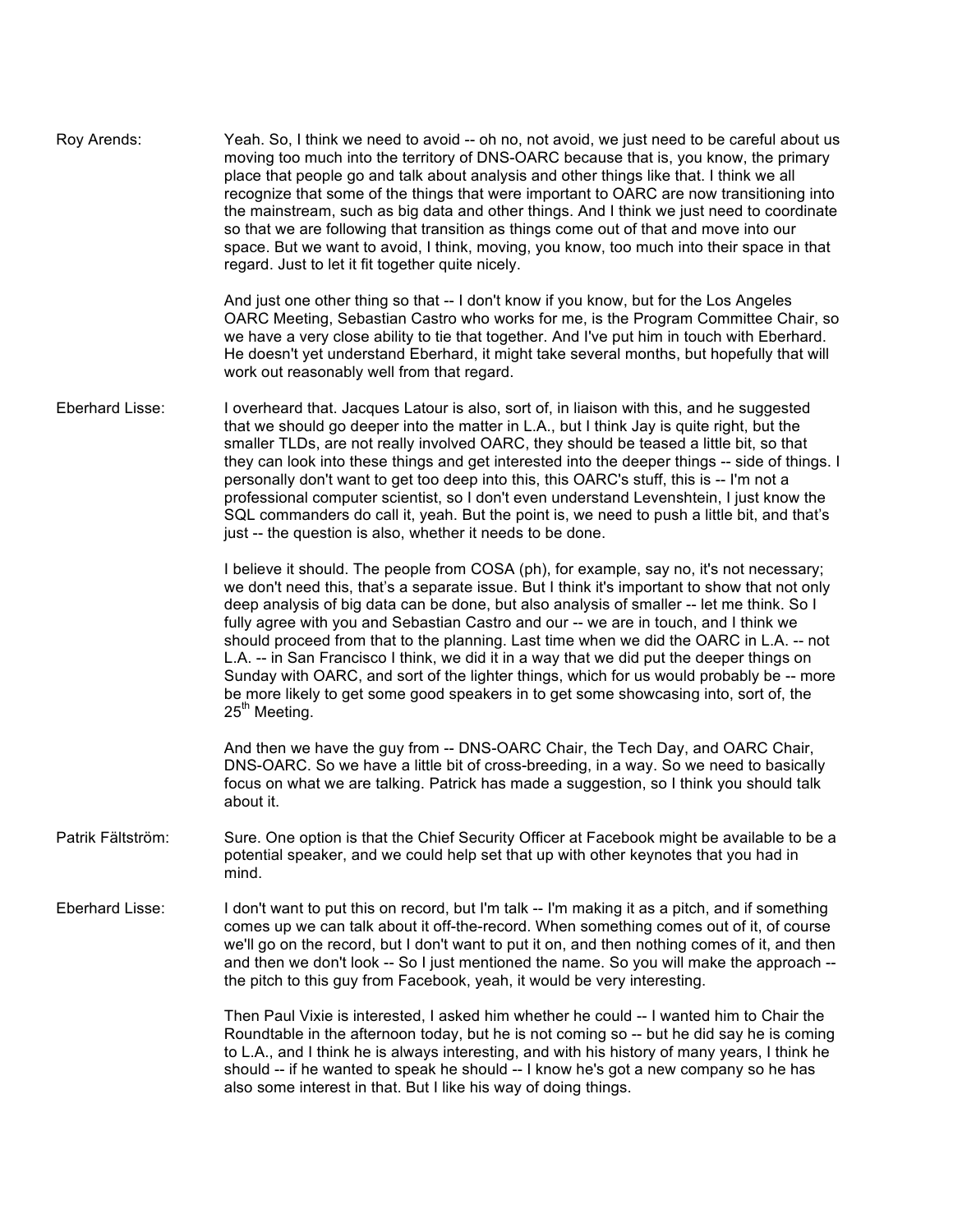|                           | Roy?                                                                                                                                                                                                                                                                                                                                                                                                                                                                                                                                                                                                                                                                                                                                                                                                                                         |
|---------------------------|----------------------------------------------------------------------------------------------------------------------------------------------------------------------------------------------------------------------------------------------------------------------------------------------------------------------------------------------------------------------------------------------------------------------------------------------------------------------------------------------------------------------------------------------------------------------------------------------------------------------------------------------------------------------------------------------------------------------------------------------------------------------------------------------------------------------------------------------|
| Roy Arends:               | A former colleague of Jay and I, and a good friend, and happens to live in San Francisco<br>and works for Twitter. Similar as Facebook talk, and if there's interest from the Working<br>Group I can ask if maybe Twitter is interested in doing something there. I have no idea<br>what I can manage, I just -- it's just a question of asking, but then, who knows.                                                                                                                                                                                                                                                                                                                                                                                                                                                                        |
| Eberhard Lisse:           | Inviting people from big companies has the additional advantage that we don't have to<br>strain our small little budget, because they will come anyway.                                                                                                                                                                                                                                                                                                                                                                                                                                                                                                                                                                                                                                                                                      |
| Roy Arends:               | Got you.                                                                                                                                                                                                                                                                                                                                                                                                                                                                                                                                                                                                                                                                                                                                                                                                                                     |
| Eberhard Lisse:           | Yeah. I basically have to put this on record too, and I'm extremely grateful that we are<br>now included in the Global Stakeholders Engagement budget from a central point. I had<br>to look what GSE stand for, and I had to actually read the budget to find that out. I'm<br>extremely grateful both from a personal perspective, as far as total support is concerned,<br>but also that we can now make a pitch to somebody who might, otherwise, not come.<br>And we can support him with Trevor. I mean, senior people who, we really want, we can<br>always go to New Zealand and to Dot.AU, and Dot.CA, and they will all pitch in, and it<br>has happened in the past, and I'm -- if I want somebody really serious and it says here,<br>but I need the travel support a little bit, we always find the money that's not a problem. |
|                           | But it's now good that we have a formal budget so that we can actually, if we agree on<br>something then -- and how would it work. I do not want to have control over the budget if<br>I'm benefiting from it myself. I do not want under any circumstances to be -- not only to be<br>accused, I also don't want it. So, how would that work?                                                                                                                                                                                                                                                                                                                                                                                                                                                                                               |
| Patrick Jones:            | This is Patrick for the record. That is within the budget that I oversee within the Global<br>Stakeholders Engagement Team, it's part of the Security And Technical Community<br>Engagement bucket, and so I oversee that, and I report to Sally Costerton, so with<br>advanced notice we will be able to provide the funds out of that bucket to whoever, or for<br>whatever purposes, and that includes not just the Tech Day, Working Group Chair, and<br>the keynote speakers, but it's also some of the logistics associated with the room. Some<br>meals or other things associated with the event, starting with the Los Angeles Meeting.<br>So it will be for three meetings a year, within each fiscal year.                                                                                                                        |
| Eberhard Lisse:           | Jay?                                                                                                                                                                                                                                                                                                                                                                                                                                                                                                                                                                                                                                                                                                                                                                                                                                         |
| Jay Daley:                | Just one moment. Good morning.                                                                                                                                                                                                                                                                                                                                                                                                                                                                                                                                                                                                                                                                                                                                                                                                               |
| Unidentified Participant: | Good morning.                                                                                                                                                                                                                                                                                                                                                                                                                                                                                                                                                                                                                                                                                                                                                                                                                                |
| Eberhard Lisse:           | Would you like to--                                                                                                                                                                                                                                                                                                                                                                                                                                                                                                                                                                                                                                                                                                                                                                                                                          |
| Unidentified Participant: | (Inaudible)                                                                                                                                                                                                                                                                                                                                                                                                                                                                                                                                                                                                                                                                                                                                                                                                                                  |
| Eberhard Lisse:           | This is a closed meeting, we don't mind anybody watching or listening, you are just going<br>to be very bored. You are more than welcome to stay, but it's an Internal Working Group<br>Meeting, you are under no obligation to leave--                                                                                                                                                                                                                                                                                                                                                                                                                                                                                                                                                                                                      |
| Unidentified Participant: | (Inaudible)                                                                                                                                                                                                                                                                                                                                                                                                                                                                                                                                                                                                                                                                                                                                                                                                                                  |
| Eberhard Lisse:           | You can sit here if you want, and listen, but you are just going to get bored.                                                                                                                                                                                                                                                                                                                                                                                                                                                                                                                                                                                                                                                                                                                                                               |
| Jay Daley:                | So I suggest then, to solve your problem, that we set up a small sub-committee to do the<br>finances bit, or possibly sub-committee of everybody except you, with Patrick (ph) on it,                                                                                                                                                                                                                                                                                                                                                                                                                                                                                                                                                                                                                                                        |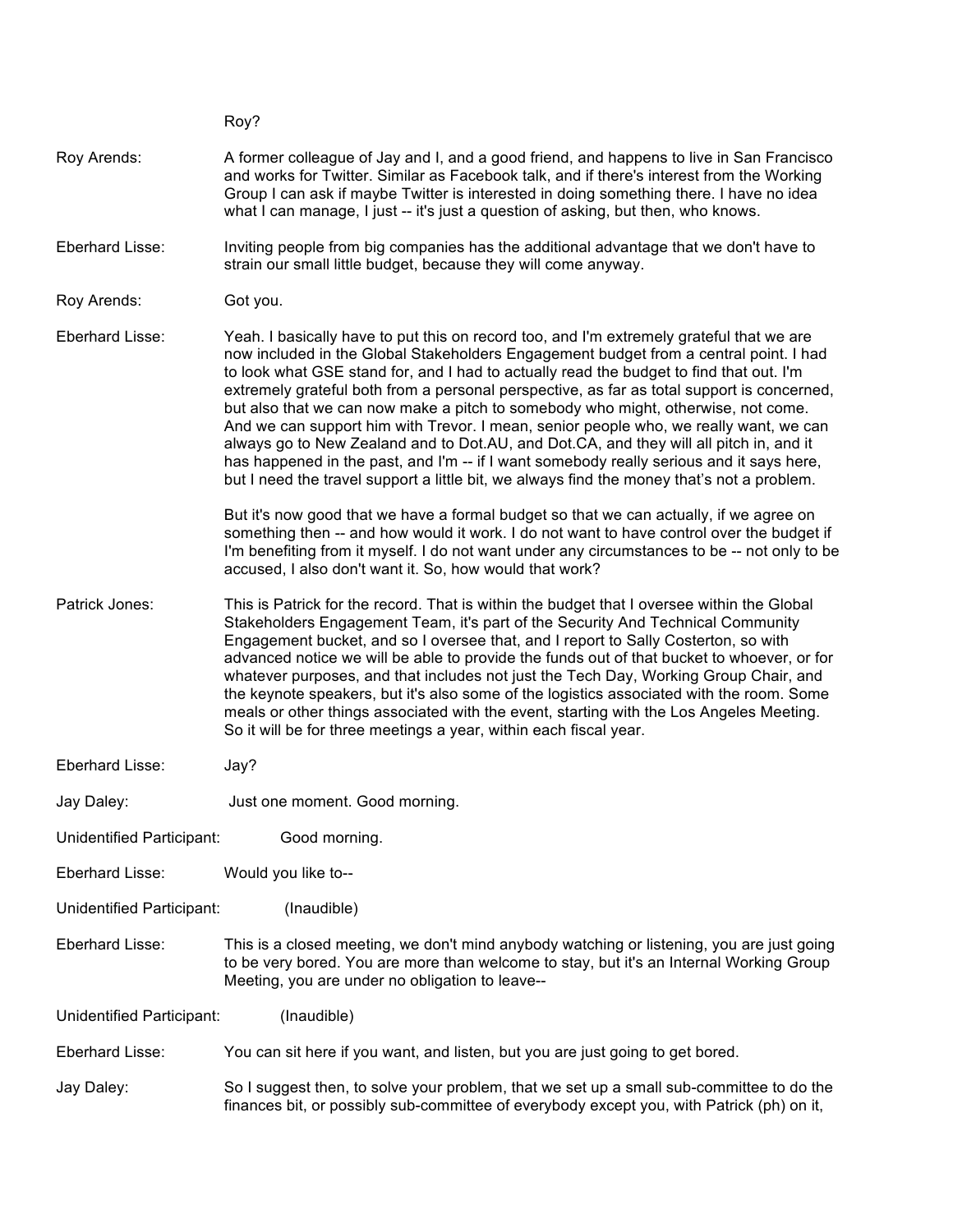|                 | and then that's the one that makes the request to Patrick about funding for particular<br>things.                                                                                                                                                                                                                                                                                                                                                                                                                                                                                                                                                                                                                                                                    |
|-----------------|----------------------------------------------------------------------------------------------------------------------------------------------------------------------------------------------------------------------------------------------------------------------------------------------------------------------------------------------------------------------------------------------------------------------------------------------------------------------------------------------------------------------------------------------------------------------------------------------------------------------------------------------------------------------------------------------------------------------------------------------------------------------|
| Eberhard Lisse: | Yeah. And as I said, I don't want it to be in anyway involved in any financial decisions that<br>I benefit personally in any way from -- and I want this on record, so that there is no --it's<br>not that I'm afraid of criticism, I just feel this is not right, and I don't want to -- I've always<br>felt that it was not -- it's not right that we should do that, and if you read my postings to<br>the mailing list about these things, you can understand where I'm coming from.                                                                                                                                                                                                                                                                             |
| Ondrej Filip:   | So, Vice Chair, it's highly unlikely that I would do such a -- such money, so I'm happy to<br>Chair the sub-committee. Ondrej Filip, for the record.                                                                                                                                                                                                                                                                                                                                                                                                                                                                                                                                                                                                                 |
| Eberhard Lisse: | Okay. And I'm seconding that. So we can basically take this approved. So Jay and --<br>basically Jay and Ondrej and Patrick will do this, if we come to an understanding what we<br>want and we'll -- you guys then could basically sign the -- send the email and whatever<br>needs to be done, you decide on it, so that I'm formerly -- I'm out of it. All right, good.                                                                                                                                                                                                                                                                                                                                                                                           |
|                 | I am not so keen on funding lunches, per se, I mean, it's a nice thing to have, but if you<br>can spend that money for something more important, I would prioritize it in a different<br>way. (Inaudible) Ashken (ph) was a little bit reluctant to make good on his promise, this<br>time because he's a speaker, and he's sort of -- Microsoft is slowly coming into the<br>ICANN fold, so he was a little bit concerned about appearances. But there are so much<br>little shops around here that we don't really have to do this for London. But we can see<br>what we have available in L.A. funding wise, and I'll also see what it costs. I don't want to<br>send a lot of money on things, because the hotels usually are very expensive in this<br>regards. |
|                 | Okay. So now, what are we going to do in L.A.? Ondrej?                                                                                                                                                                                                                                                                                                                                                                                                                                                                                                                                                                                                                                                                                                               |
| Ondrej Filip:   | I just have a technical a since we have DNS-OARC Meeting, and you know, I'm the<br>Chairman of DNS-OARC, so I will probably be very busy. I would like to know, if possibly,<br>in advance when it's going to be this Tech Working Group closed meeting to be able to<br>plan it actually. Do you have any idea; because it would conflict on Sunday morning,<br>probably, with the presentation stuff?                                                                                                                                                                                                                                                                                                                                                              |
| Eberhard Lisse: | And on this again, Kristina will organize it in a way that it will not interfere. All right?                                                                                                                                                                                                                                                                                                                                                                                                                                                                                                                                                                                                                                                                         |
| Ondrej Filip:   | That was simple.                                                                                                                                                                                                                                                                                                                                                                                                                                                                                                                                                                                                                                                                                                                                                     |
| Eberhard Lisse: | Yeah. But Christina basically books these meetings first. If she knows that we have a<br>two-day meeting --                                                                                                                                                                                                                                                                                                                                                                                                                                                                                                                                                                                                                                                          |
| Ondrej Filip:   | I understand, but I just wanted to raise it because I'm not sure if she will be aware of<br>DNS-OARC, since that's not an ICANN thing, so that's why I wanted to raise this issue.                                                                                                                                                                                                                                                                                                                                                                                                                                                                                                                                                                                   |
| Eberhard Lisse: | Good. So this is solved?                                                                                                                                                                                                                                                                                                                                                                                                                                                                                                                                                                                                                                                                                                                                             |
| Ondrej Filip:   | I think so.                                                                                                                                                                                                                                                                                                                                                                                                                                                                                                                                                                                                                                                                                                                                                          |
| Eberhard Lisse: | Ray Arends is next.                                                                                                                                                                                                                                                                                                                                                                                                                                                                                                                                                                                                                                                                                                                                                  |
| Roy Arends:     | I would like to speak on the subject of a long-term strategy, and technical goals in the<br>near future. I think it would be good for the group, and for ICANN and the community as a<br>whole, if the ccNSO Technical Working Group would focus on the advancement of the<br>security stability; and resilience of the DNS with the focus on ccTLDs. That's to me,<br>working or ccTLD means a lot, cleaning up the name space, it's understanding DNS,                                                                                                                                                                                                                                                                                                             |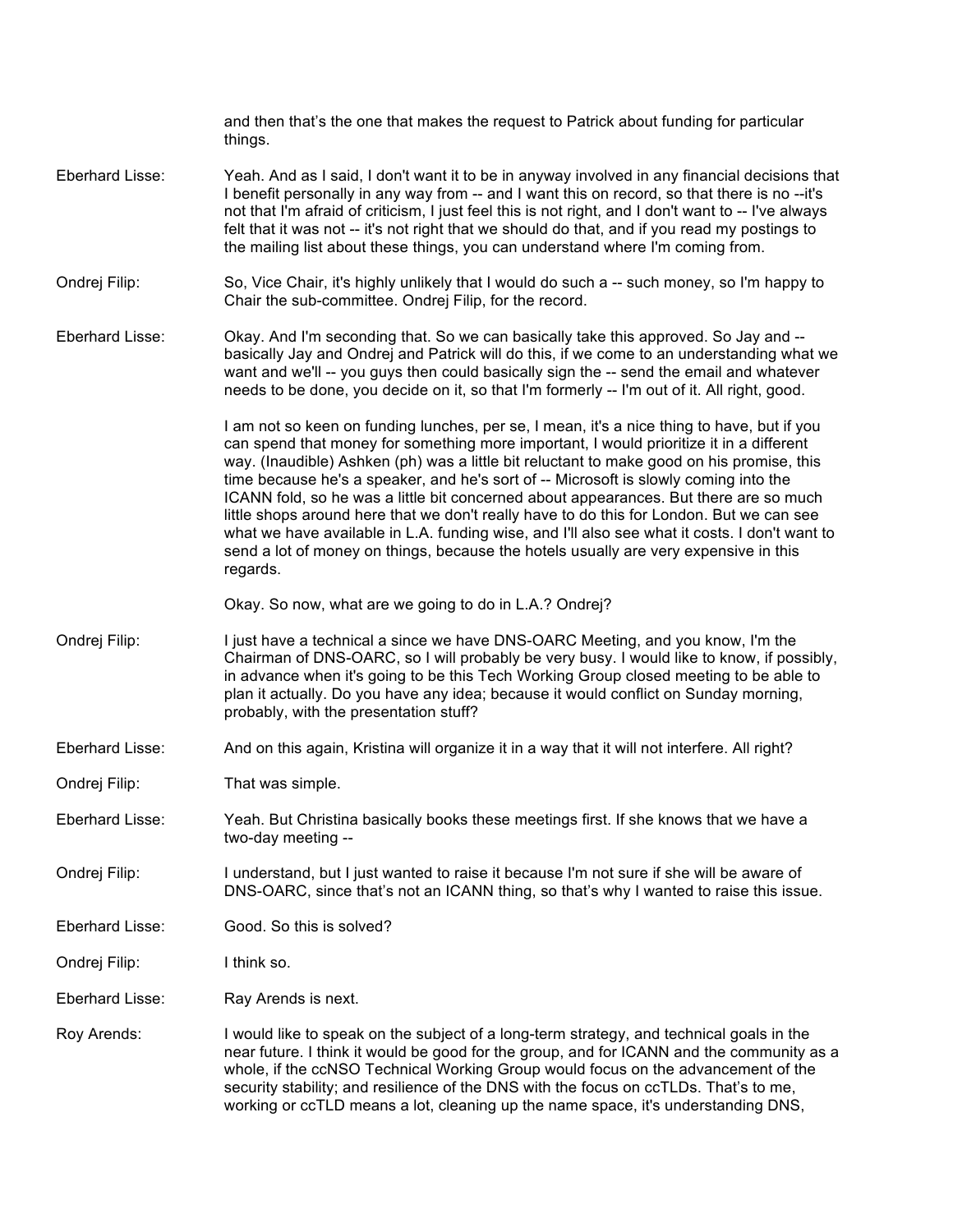|                           | from a low level to a deep level. Where do people -- where can people get help? There is<br>NSRC, National Startup Research Center. There is (Inaudible) Clearinghouse; there are<br>a lot of open communities available, regarding DNS check, regarding any cast.                                                                                                                                                                                                                                                                                                                                                                                                                                                                                                                                                                                                                                                           |
|---------------------------|------------------------------------------------------------------------------------------------------------------------------------------------------------------------------------------------------------------------------------------------------------------------------------------------------------------------------------------------------------------------------------------------------------------------------------------------------------------------------------------------------------------------------------------------------------------------------------------------------------------------------------------------------------------------------------------------------------------------------------------------------------------------------------------------------------------------------------------------------------------------------------------------------------------------------|
|                           | I would like to get our community interested; involved in all of these things, and I would<br>like to focus in the long term on -- like I said, the stability and security resilience of their<br>DNS. And in the short term about getting all of these groups that I just mentioned<br>involved in the ccNSO, Tech Day. I'm hoping this is a good start for the discussion.                                                                                                                                                                                                                                                                                                                                                                                                                                                                                                                                                 |
| Eberhard Lisse:           | Patrick?                                                                                                                                                                                                                                                                                                                                                                                                                                                                                                                                                                                                                                                                                                                                                                                                                                                                                                                     |
| Patrick Jones:            | Yeah. Patrick Jones. So it's really great that Patrik Fältström could make it to this<br>meeting. I had reached out to Steve Shenk to offer that, and I think it just worked out by<br>accident but--                                                                                                                                                                                                                                                                                                                                                                                                                                                                                                                                                                                                                                                                                                                        |
| Eberhard Lisse:           | No, by design.                                                                                                                                                                                                                                                                                                                                                                                                                                                                                                                                                                                                                                                                                                                                                                                                                                                                                                               |
| Patrick Jones:            | I thought it would be helpful for SSAC to be either more aware of the Tech Day Agenda,<br>especially as we are planning for Los Angeles, but to have some more interactions<br>between SSAC and this group, so that's why I wanted to make sure he was here.                                                                                                                                                                                                                                                                                                                                                                                                                                                                                                                                                                                                                                                                 |
| Eberhard Lisse:           | I will give Patrik the word just now; I just wanted to respond to what Roy was saying. I<br>fully agree with you, it's just, we must refrain from saying CC, for all small TLDs, it's for all<br>TLDs, I think. The New gTLDs, the non-commercial ones, have the same problems that<br>small ccTLDs had and we have learnt already a lot on how -- on what can be done, so<br>while our motivation, my motivation is also more for the ccTLDs, we should also -- we<br>should not focus on the silos, that's what Jay always said, we should go on -- let me<br>finish -- we should go on the size. If the ccTLD is small or gTLD is small, whether they<br>are commercial or not, and they have the same problem, so we are in the same situation,<br>so we are in the same -- the same opportunity to offer solution for them. We should not<br>exclude them just because they are Gs (ph), that's what I'm trying to say. |
| Unidentified Participant: | I concur. We then need to rename this group. Thank you.                                                                                                                                                                                                                                                                                                                                                                                                                                                                                                                                                                                                                                                                                                                                                                                                                                                                      |
| Eberhard Lisse:           | Patrik?                                                                                                                                                                                                                                                                                                                                                                                                                                                                                                                                                                                                                                                                                                                                                                                                                                                                                                                      |
| Patrik Fältström:         | Thank you very much. For various reasons, I of course, personally have known about this<br>Tech Day, both because my day job, but not now -- enrolls, actually run the (inaudible)<br>DNS for CCs, and actually working in my day job much more with sort of your normal<br>audience than gTLDs, but also secondly, just because I happen to have a couple of<br>SSAC members that are all very active here, including the gentleman to the left of me.                                                                                                                                                                                                                                                                                                                                                                                                                                                                      |
|                           | So I think, unfortunately, it might be the case that both groups has taken for granted that<br>we have had more communication than what we, in reality has had. So I thank you for<br>bringing this up, and maybe it is the case that, for example, it could be such simple things<br>like, for example, that we from SSAC could, together with you, before every minute, think<br>about whether anything on our plate could be interesting for you. And the same way, see<br>whether anything of what you have been doing in the Tech Day, or something, that<br>should be made known explicitly to SSAC, which means that we promise each other's<br>groups, to explicitly think about whether there is information to be moved between the<br>two groups, instead of just implicitly thinking that that is happening by accident.                                                                                         |
|                           | So that would be-- that would be my suggestion. Without formalizing or having more<br>bureaucracy than that so -- and just because we would an overlap of individuals and, for<br>example, having me as the Chair of SSAC, just increasing the priority of this and, for                                                                                                                                                                                                                                                                                                                                                                                                                                                                                                                                                                                                                                                     |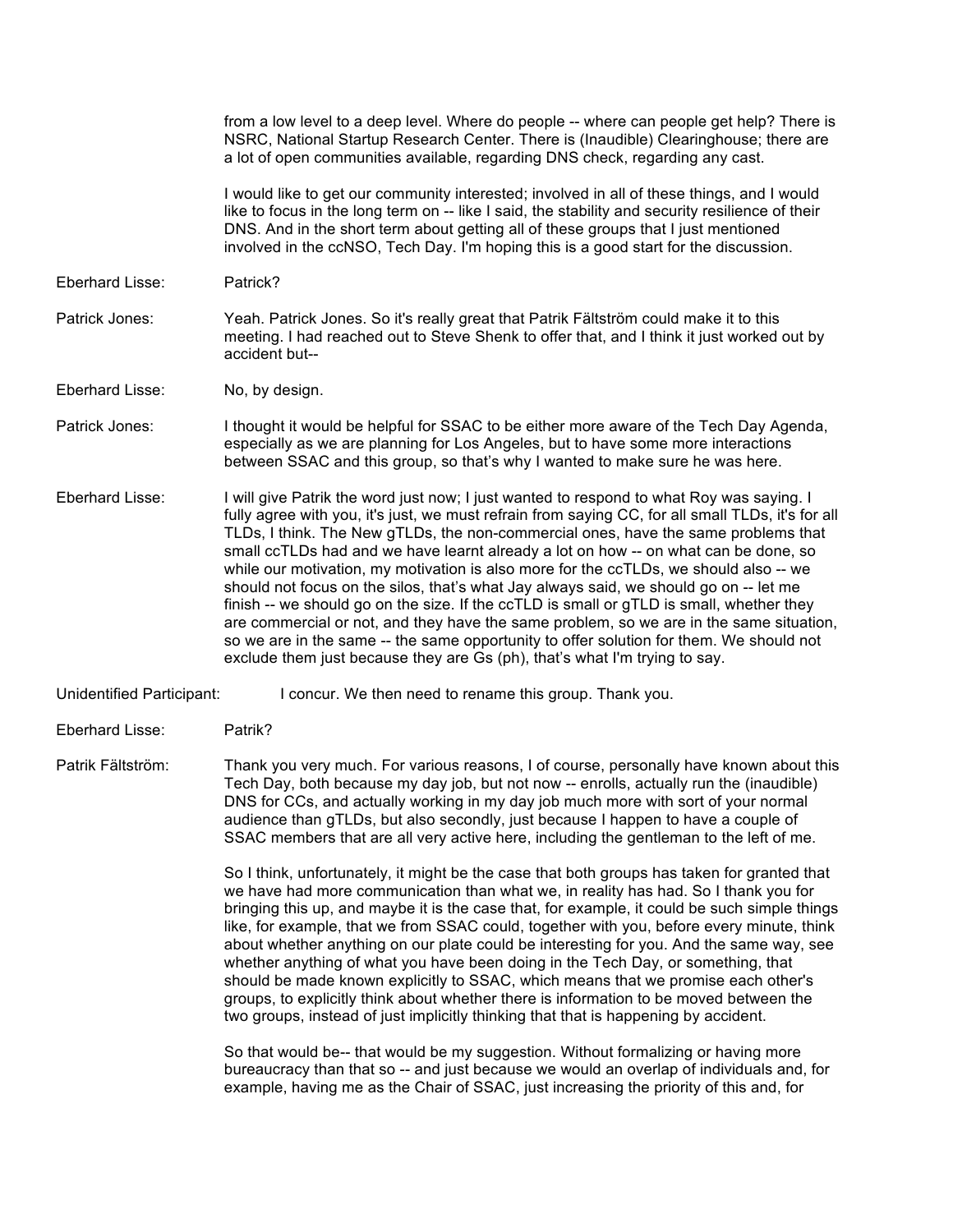|                 | example, coming to these planning meetings, or whatever, we find out. Or it could be we<br>don't have to do much more than just promising each other to do this, I think.                                                                                                                                                                                                                                                                                                                                                                                                                                                                                                                                                                                                                                                                                                                                                                                                              |
|-----------------|----------------------------------------------------------------------------------------------------------------------------------------------------------------------------------------------------------------------------------------------------------------------------------------------------------------------------------------------------------------------------------------------------------------------------------------------------------------------------------------------------------------------------------------------------------------------------------------------------------------------------------------------------------------------------------------------------------------------------------------------------------------------------------------------------------------------------------------------------------------------------------------------------------------------------------------------------------------------------------------|
| Eberhard Lisse: | Eberhard Lisse. And it's, in any case, easy because Ondrej is on your Committee<br>anyway. For me, some of the stuff that SS (ph) sectors is a bit deep, but he's there<br>anyway, he has the better understanding, and he is part of the Program Committee, so<br>this problem from our side is already solved. I don't want to load another thing on your<br>shoulders, Ondrej, but I think it's a very good idea that -- and it's not just that we should<br>start looking slowly but surely, also to liaise better with other, because I'm a full supporter<br>of what Jay wrote in a paper of -- I think before Prague even.                                                                                                                                                                                                                                                                                                                                                      |
|                 | We must stop thinking in these silos. We have problems, they should be solution-based,<br>outcome based, so that we can -- what can we do to change outcomes. Yeah. I'm not<br>saying this is a criticism, but this is -- we are ccNSO, and so we tend to focus on our<br>things, and I don't think Roy here, but the ccNSO as a whole.                                                                                                                                                                                                                                                                                                                                                                                                                                                                                                                                                                                                                                                |
|                 | Whereas, Jay was fundamentally right in saying there is a technical issue, the technical<br>issue affects any -- gTLD, (inaudible), CCs in the same way, so the solutions will be the<br>same, so they must be two different entities trying to get the same solutions. And also I<br>find that it's -- and very interesting, if two people look at the same issue but from different<br>perspectives, they come up with different ideas, and if you then bring them together they<br>learn from each other, and the outcomes will be better.                                                                                                                                                                                                                                                                                                                                                                                                                                          |
| Patrick Jones:  | I just want to add that -- Patrick Jones -- is one of ICANN staff members which also are<br>approved to be on the SSAC mailing list, so he also has full insight in what we are doing<br>even though he is not an SSAC member.                                                                                                                                                                                                                                                                                                                                                                                                                                                                                                                                                                                                                                                                                                                                                         |
| Eberhard Lisse: | Jay?                                                                                                                                                                                                                                                                                                                                                                                                                                                                                                                                                                                                                                                                                                                                                                                                                                                                                                                                                                                   |
| Jay Daley:      | So one of the things I think that goes together with this idea of creating a technical data,<br>it's not just for ccTLD, is the idea of creating some form of technical stream to ICANN<br>meetings, so that we can increase the engagement of technical people. It's easier for<br>them to come and things. One thing I've suggested before, it's like a sort of tagging of the<br>meeting agenda, in where the technical, and legal, and policy, and that kind of stuff, just<br>so that people begin to see it. And then that brings some self organization because, for<br>example, on Monday when we have got our Technical Working Group, one of the two<br>meetings of the Expert Working Group on WHOIS is taking place at the same time, and I<br>would like to be there, because it is, you know, it is a number of our technical people who<br>need to point out quite what a train wreck one of the particular ideas in that would be from<br>a centralization and things. |
|                 | I wonder though, if in the interim, that those of us who are involved in technical meetings<br>can do a little bit of tagging ourselves, so that effectively, at the end of the meeting we<br>can point people to the other technical meetings that will take place or other -- during the<br>week, so that people know about them, so we'll just, you know, effectively advertise those<br>things. Like we are providing some sort of a link systems, and things. That might actually<br>get things working a little bit better as well.                                                                                                                                                                                                                                                                                                                                                                                                                                              |
| Eberhard Lisse: | I like your fundamental trust into ICANN being able to change itself.                                                                                                                                                                                                                                                                                                                                                                                                                                                                                                                                                                                                                                                                                                                                                                                                                                                                                                                  |
| Jay Daley:      | Yeah, I mean--                                                                                                                                                                                                                                                                                                                                                                                                                                                                                                                                                                                                                                                                                                                                                                                                                                                                                                                                                                         |
| Eberhard Lisse: | No. But I'm just joking. But I think this is a -- it's a very good idea, at the moment the<br>meetings are taken, sort of, like by constituency and the color of the calendar. We should<br>actually have an (inaudible) with the meeting, but I don't know whether the person I'm<br>going to talk to is high enough to do this, but it might be good that you can sort of look --                                                                                                                                                                                                                                                                                                                                                                                                                                                                                                                                                                                                    |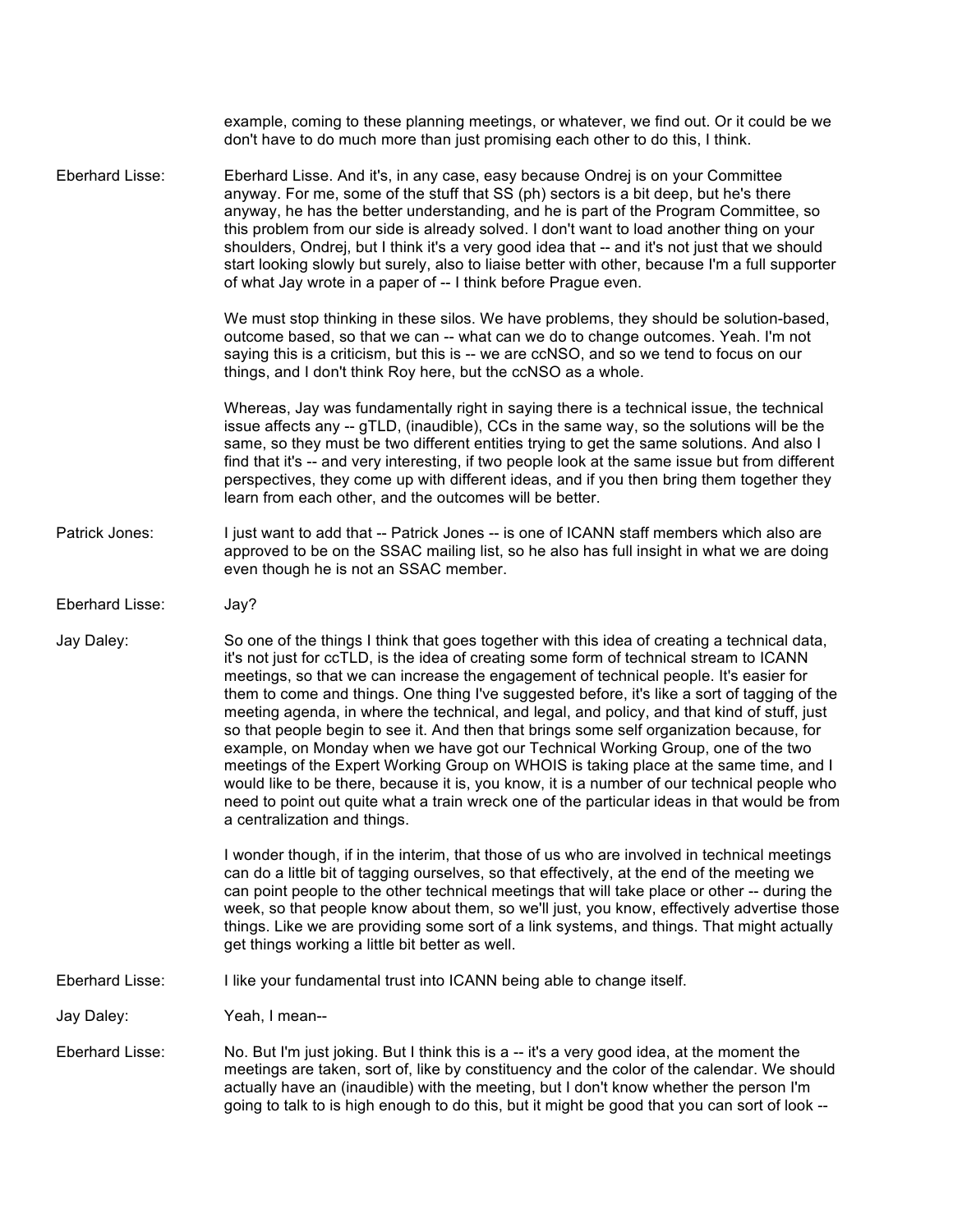okay, what Technical meetings are running and blend all the other ones out from your view, that you only see this, and policy in that. And then you flag different calendars.

So I've got several calendars, if I don't want to see what my son's lectures are, I blend them out. If I want to see whether he is there, I look there, and then I look iPhone Friend-Finder, to see whether he is in his lecture, 2,000 kilometers away from where I live. And at least he's sending his cell phone to relate, just from what I can see. But the point is, we need to -- this is a very good idea, we need to find a mechanism that people who want to go to policy, for example, policy, even if it concerns Africa, that they can know--

- Unidentified Participant: Yeah, let me just point out that this was actually the conclusion of the Cross Constituency Working Group Conference Planning, or whatever. So they said exactly this, and they presented at the previous ICANN Meeting, and the ICANN Meeting in Singapore so, personally I'm also -- have the same U.S. Chair of SSAC just like you have, and what I'm trying to push for and encouraging you to do the same, is to make sure that ICANN actually implements the findings, that now actually exists.
- Eberhard Lisse: Can you send me -- can you send me a copy of that last -- or a link or something that I can go and hammer on the same nail.
- Unidentified Participant: Yes. I will do that.
- Eberhard Lisse: Okay. So, what's next? Maybe I want to return a little bit on ideas for L.A. So, basically what we are going to do is we'll have -- we'll liaise with OARC, and we go deeper into the stuff, and Jack suggested to do analysis. And I don't want to presume, but we will -- I will speak with then, with these guys so that we come up with a thing, and then basically we do OARC, we go into analysis, and in a deeper, detailed research for best way, if that's okay with OARC. And on Monday we do a little bit more showcasing, get senior people in to talk, and if keynote -- sort of more than one keynote speech. It will also -- if we have -- I will try to get the agenda with the name out a little bit earlier so we can advertise it a little bit heavier, so that we can increase the participation as well. And usually people who come once will come more often.

No comments? Oh, Roy?

Roy Arends: Again, Roy Arends. Again, I concur. This is -- I think focusing on analysis and big data and machine learning, now it's discovery, understanding why people are asking stuff, following Botnets, tracking malware, et cetera, et cetera, I think that's actually very, very good. It also helps to bridge the worlds between security and DNS.

> I am a DNS guy who dabbles sometimes a little bit in security; there are a lot of security guys who dabble a little bit in DNS. Los Angeles is full of these folks; San Francisco is close by, and full of these folks. A fair amount of startups around the security wheels that deal with DNS, still there's a gap to fill. And I think understanding it first and doing analysis and big data, on what is DNS, helps to understand what is secure, what is not, what is abuse and what is not. So I think it's a very good thing. Thank you.

- Eberhard Lisse: Diego?
- Luis Diego Espinoza: Luis Espinoza. Yes, I think the analysis is a very interesting thing, and the results of the analysis, could be helpful for decision-makers if the results are focused on business needs, or business (inaudible). I think it's important to try to move the results to a high impact result for business, means of the ccTLDs, for example.
- Eberhard Lisse: That's not the point; it's to achieve results you first need to have methods. And small TLDs basically don't have the methods. But I'm doing this not because I'm having way too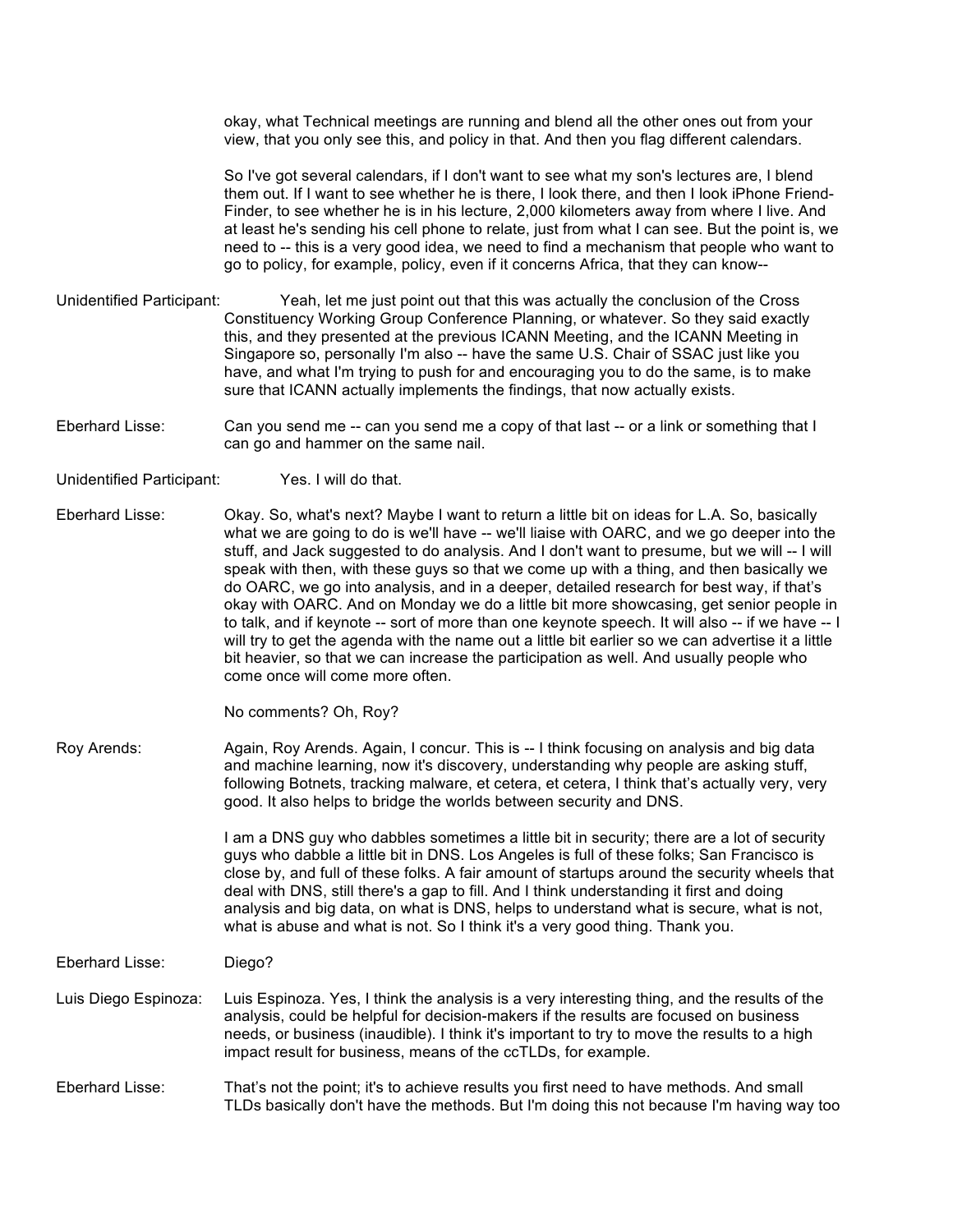much fun since my kids are out of the house, and I'm not doing deliveries anymore, and I have too much time on my hands, but I'm interested in seeing what comes out of it. I have turned off two intellectual property violators and that leads me to the question, whether we should not, maybe, have some legal aspects. Whether it's actually from an -why should we worry about this, not only how, but why should we worry about it? Is it -not in a sense that it's criminal or something, but should we look at that aspect a little bit? Why should any TLD, commercial or otherwise, be concerned about what's happening to their data.

(Inaudible)?

Unidentified Participant: A couple of things; one just to share something that we will be doing in Los Angeles. So we, like many people, scan our zones so you know, these are zones you're then going to look up onto the authority of (inaudible), and then we have identified something like 17 different forms of brokenness that can appear, and probably loads more, I suspect out there. And we have a new portal for our registrars going live in the next month or so, which has a page that lists their domains and the level of brokenness that they have, and is basically just a way of reminding them of thing that they need to go and sort out.

> And they can choose to hide things, of that, or they can, you know, choose to say that they've fixed things, and there's a sort of brokenness score that we are working on, and we are potentially, what we are, we are probably going to do a brokenness ranking as well, so that they can see just how bad they are. You know, you are the number one broken registrar, you know, out of whatever number of them. And it's all just a bit of psychology to get them to fix things, so we'll be doing that. I'm thinking a lot, most of the codes that we do will be -- it is open source, it's just a question of us actually, properly putting it on to have them publishing it and all that kind of stuff, for the scans and things.

And that brings me to my substantive point really is, I think that over the years, of these meetings, lots of people have presented some very interesting things, and I regularly find myself looking at my notes, and then going back to find the meeting, you know, the presentation that somebody gave online, and then from that, finding the links that they had, and using the links to look at them, that sort of stuff. And I wonder if we should, at some point, find some sort of way of bundling all that together, any useful way for people. Now that could be website, I don't if it really needs to be, it might a bit excessive.

It could just be an email out from us, occasionally, that has, you know, a summary of stuff that people have picked up over the last year or something that's interesting, assuming that things are just going to get out of date after a period of time. But at least, you know, usually if we sort of a resource library somewhere, people can begin to build on them.

Eberhard Lisse: The dreaded book. Yeah, but just now -- As I said, I personally have -- am starting to find myself with more time on my hands, so that's another thing that I'm -- actually also was looking at and I will start working late actually from a personal perspective, to basically pull a framework together, and once we have a framework then we can decide, whether Roy wants to write about this chapter, and Jay wants to write about that, and Ondrej wants to write about this, and whatever -- in whatever way you do this, and then in the end I think we will put something together that can work like a website, but we can also put it in as a printed document, because it might be well, to have it look like a nice little bound thing -- and have it available as a PDF or as an eBook or something. People can download it and (inaudible).

> But we should keep it on a website of sort somewhere, because if we update it; if people say, look, my stuff on that is not relevant anymore, we now want to go to this link, so that we sense -- some have some Web master type of somebody looking at the links once in a while, and make sure they are not broken so that we comment on it.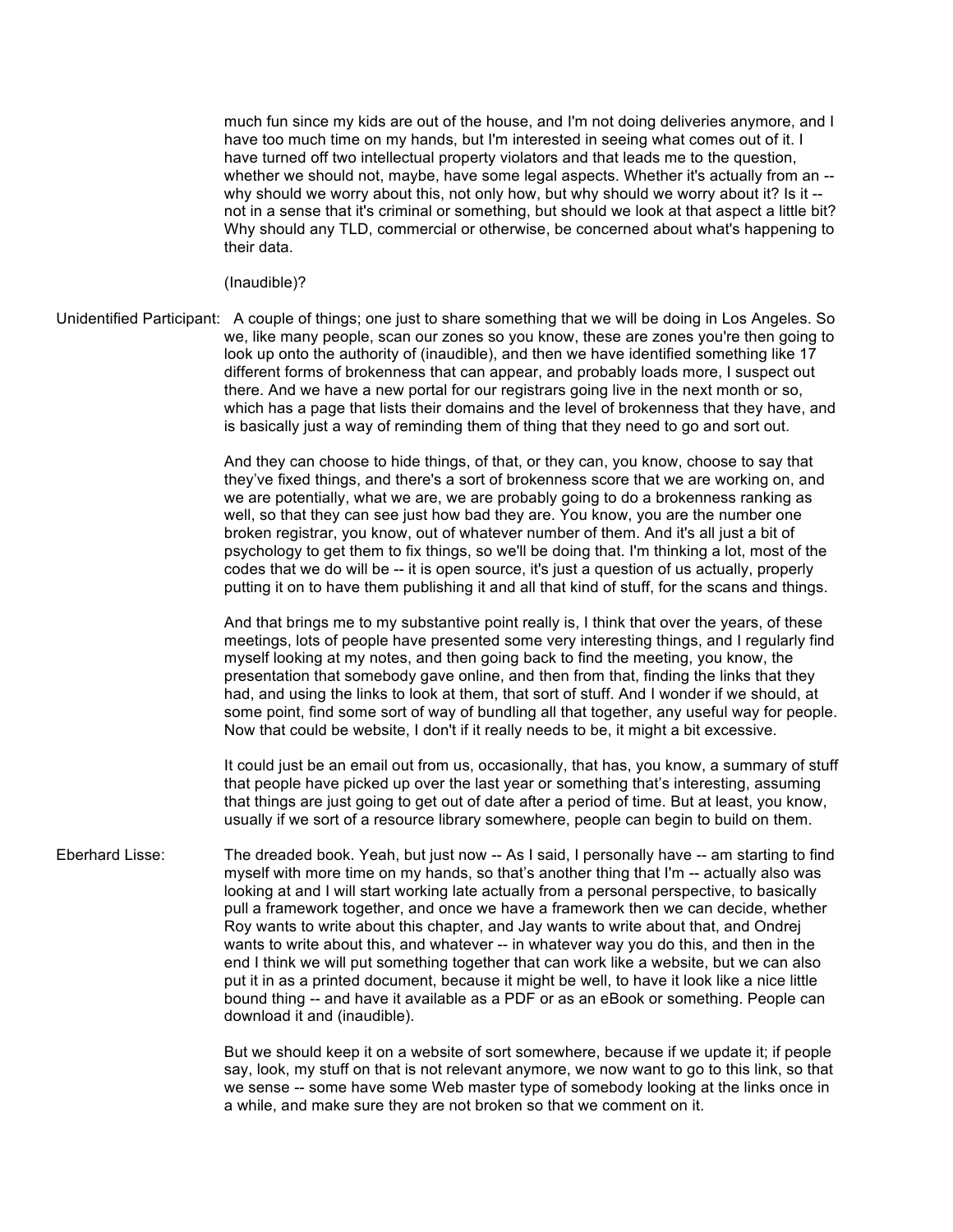|                     | Patrick?                                                                                                                                                                                                                                                                                                                                                                                                                                                                                  |
|---------------------|-------------------------------------------------------------------------------------------------------------------------------------------------------------------------------------------------------------------------------------------------------------------------------------------------------------------------------------------------------------------------------------------------------------------------------------------------------------------------------------------|
| Patrick Jones:      | Yeah. It shouldn't be that hard to have a page within the ICANN website that has links to<br>the past Tech Day sessions. Then we could pull up the other presentations and you can<br>go back to the other Tech Days activities.                                                                                                                                                                                                                                                          |
| Eberhard Lisse:     | The agendas  all agendas are basically posted on the ccNSO website as I said, and I<br>try my utmost to make sure that I find an agenda that has got PDF links, with the then<br>current emails of the presenters. So if you have an agenda, to where you click on<br>whoever is chairing, you get the current email address. So that's at least one way of -- if a<br>member of (inaudible) was interested, then email him and then usually these guys -- my<br>interest to communicate. |
|                     | Hang on. Kristina?                                                                                                                                                                                                                                                                                                                                                                                                                                                                        |
| Kristina Nordstrom: | Yeah. This is Kristina. I just wanted to say that if you go to ccNSO website you can find<br>all the previous Tech -- with the presentations and all that, but it's not linked on the<br>ICANN website.                                                                                                                                                                                                                                                                                   |
| Eberhard Lisse:     | Yeah. Where we put it is a separate issue, but to be honest I always feel guilty when we<br>are talking about it, and then don't do anything -- don't do much about it other than<br>thinking. I said that in my personal situation I am now starting to find myself with an<br>empty nest and no more night work, so I will start, I will really start now. This is now one<br>of projects that is at the top of the pile.                                                               |
|                     | Jay?                                                                                                                                                                                                                                                                                                                                                                                                                                                                                      |
| Jay Daley:          | I was wondering if as part of Global Stakeholder Engagement, it's possible to have like a<br>sort of page on the ICANN website, which is for technical participants, when then that<br>begins to have a link to SSAC to the -- you know, to the Tech Working Group, those<br>kinds of things, and that starts to, you know, sort of join things together a little bit.                                                                                                                    |
| Eberhard Lisse:     | For the record, Patrik nodded.                                                                                                                                                                                                                                                                                                                                                                                                                                                            |
| Patrik Fältström:   | Patrik Fältström. Yes, I nodded.                                                                                                                                                                                                                                                                                                                                                                                                                                                          |
| Eberhard Lisse:     | And the other Patrick nodded too. No, but I mean, for example, Sabina Dodd always said,<br>now, my technical guys from dotDE are not coming, and this is policy. We are not making<br>technology, we are not writing MRCs (ph), but we have a lot of users, and we can easily<br>point people to good and bad experiences, and that, I think, it's very important we should<br>do that.                                                                                                   |
| Patrick Jones:      | I would just like to point out, of course, that the new Chief Executive DotDE is the old<br>technical person, so we've won that one, all right.                                                                                                                                                                                                                                                                                                                                           |
| Eberhard Lisse:     | Who is it?                                                                                                                                                                                                                                                                                                                                                                                                                                                                                |
| Patrick Jones:      | Jörg (ph), Jörg is now the Chief Exec of (inaudible) and was CTO previously.                                                                                                                                                                                                                                                                                                                                                                                                              |
| Eberhard Lisse:     | Okay. Yeah, I've also spoken with Peter Koch (ph), who still owes me a presentation and<br>he is also interested in data analysis, and he is surely coming to DNS-OARC, so I will nail<br>him on his debt anyway. But being I was on the -- our policy was that ICANN is purely<br>policy, and the technical people; they are not really very much encouraged to come here.<br>So I think we are sort of getting there. Any other business? No, no other--?                               |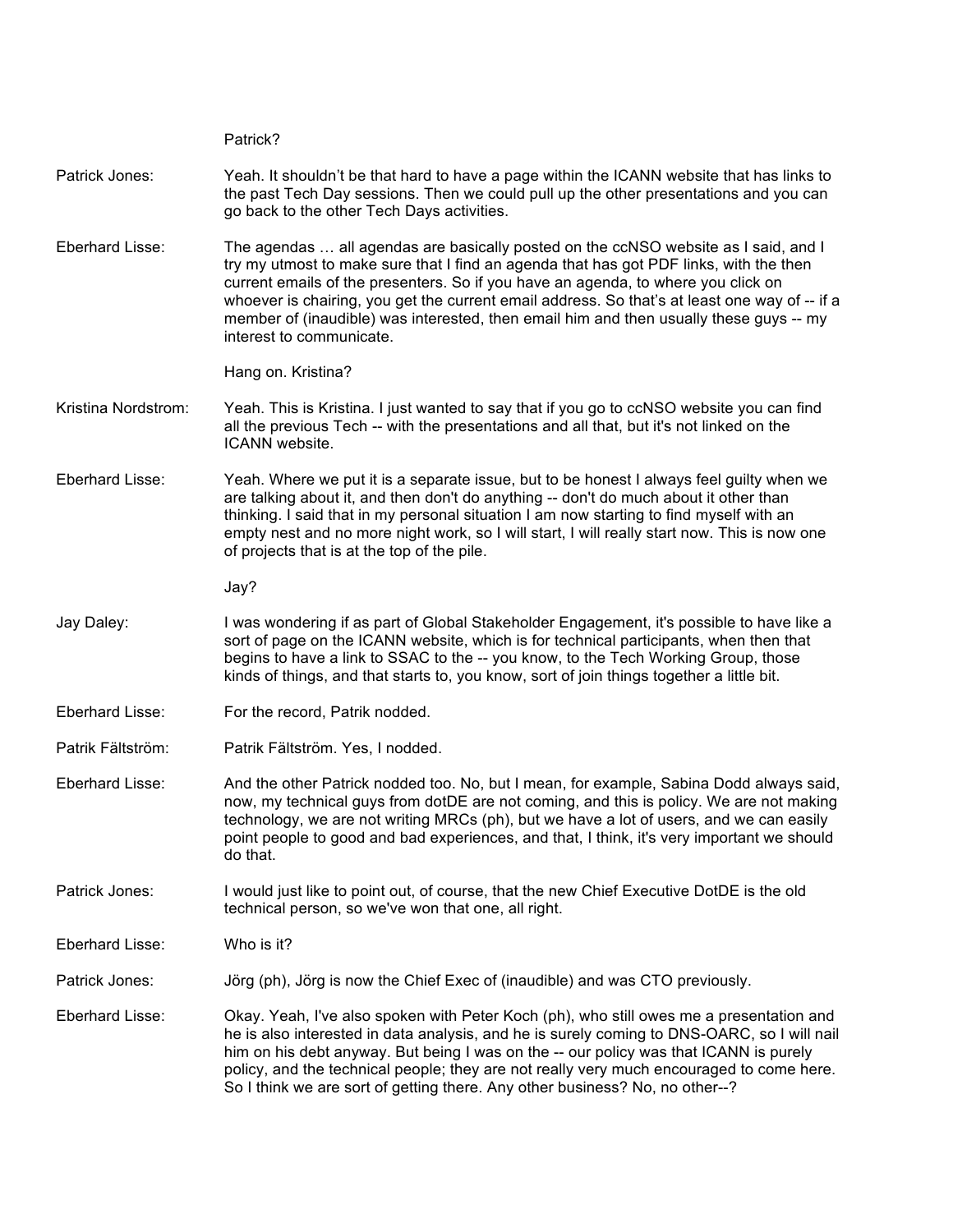| Unidentified Participant: | I just wondered if we have any--                                                                                                                                                                                                                                                                                                                                                                                                                                                                                                                                                                                                                                                                                                                                                                                                            |
|---------------------------|---------------------------------------------------------------------------------------------------------------------------------------------------------------------------------------------------------------------------------------------------------------------------------------------------------------------------------------------------------------------------------------------------------------------------------------------------------------------------------------------------------------------------------------------------------------------------------------------------------------------------------------------------------------------------------------------------------------------------------------------------------------------------------------------------------------------------------------------|
| Eberhard Lisse:           | Jay first.                                                                                                                                                                                                                                                                                                                                                                                                                                                                                                                                                                                                                                                                                                                                                                                                                                  |
| Unidentified Participant: | Sorry.                                                                                                                                                                                                                                                                                                                                                                                                                                                                                                                                                                                                                                                                                                                                                                                                                                      |
| Eberhard Lisse:           | You go first, Jay. Your mic was on first.                                                                                                                                                                                                                                                                                                                                                                                                                                                                                                                                                                                                                                                                                                                                                                                                   |
| Jay Daley:                | Okay. If we have any more thoughts about future topics and things, because the big data<br>stuff is good, that's one part of it, but I wonder if there's anything else we should also be<br>considering. For example, I think that while many of us in the CC world, are not that<br>influenced by developments in the WHOIS space, the WHOIS space is really -- has a lot<br>going on in it at the moment, and we ought to have some way of bringing those together,<br>the Expert Working Group stuff, the (inaudible) thing. There are little things like my own<br>personal bugbear that I've gone about, about SRV records for the school nickname, how<br>we can -- to actually get those moved out as a more of a common standard. Any other<br>topics sort of things, that we are thinking, you know, sort of who is making things. |
| Eberhard Lisse:           | Ondrej was first, but if Patrick wants to respond? You go ahead, Patrick.                                                                                                                                                                                                                                                                                                                                                                                                                                                                                                                                                                                                                                                                                                                                                                   |
| Patrick Jones:            | So one other idea for Los Angeles could be some of the Botnet takedowns, the<br>experiences of either the law enforcement agencies that have been approaching some of<br>the registries recently to take down some of the command and control. The names of our<br>-- the name registration systems, there might be data that they could present on how bad<br>of a problem that's been, or what have they learned.                                                                                                                                                                                                                                                                                                                                                                                                                         |
| Eberhard Lisse:           | Just a question. Do you want the affected registrars that have -- or registries that have<br>taken down, or do you want Bobby Flame to come and present from his side; from the<br>FBI, for example? He will come if I ask him.                                                                                                                                                                                                                                                                                                                                                                                                                                                                                                                                                                                                             |
| Patrick Jones:            | Yeah. I think the Legal Day is the same day as on Tech Day, so it's a bit difficult for him.                                                                                                                                                                                                                                                                                                                                                                                                                                                                                                                                                                                                                                                                                                                                                |
| Eberhard Lisse:           | But we can -- if we tell him early in advance, then we can give him a fixed date, a fixed<br>time that we will not change, then he can schedule himself around that he is -- quite sure<br>he is going to do that.                                                                                                                                                                                                                                                                                                                                                                                                                                                                                                                                                                                                                          |
| Patrick Jones:            | I think -- but building on that, a good idea might be a roundtable from providers of data,<br>so Secured Domain Foundation, Greg Aaron from whatever, the Architelos -- Domain<br>Sentry (ph), that's it. Possibly a few of these people, I don't know if you know any others,<br>whether we get together.                                                                                                                                                                                                                                                                                                                                                                                                                                                                                                                                  |
| Roy Arends:               | And this is Roy Arends. I know a large contingent of data providers, Spamhaus, SURBL,<br>there are a lot of -- the security zones, and there are a lot of people who would love to<br>help the DNS world out, by just giving data away in order to clean things up. Some of<br>these would actually like to charge you, however, their main motto is, let's clean this up.<br>So if you don't have any cash, for instance, you are still welcome to chew on the data.                                                                                                                                                                                                                                                                                                                                                                       |
| Patrick Jones:            | Okay, so can we all vote that Eberhard has to arrange that.                                                                                                                                                                                                                                                                                                                                                                                                                                                                                                                                                                                                                                                                                                                                                                                 |
| Unidentified Participant: | Yeah, right.                                                                                                                                                                                                                                                                                                                                                                                                                                                                                                                                                                                                                                                                                                                                                                                                                                |
| Eberhard Lisse:           | Okay. Okay, I'm against it and (inaudible) have it. Now we make a plan. One, Richie is on<br>this Group, he is one of the guys of Secure Domain Foundation, so I'm going to discuss it<br>with him. I know -- what's her name from Architelos very well--                                                                                                                                                                                                                                                                                                                                                                                                                                                                                                                                                                                   |
| Unidentified Participant: | Alexia (ph).                                                                                                                                                                                                                                                                                                                                                                                                                                                                                                                                                                                                                                                                                                                                                                                                                                |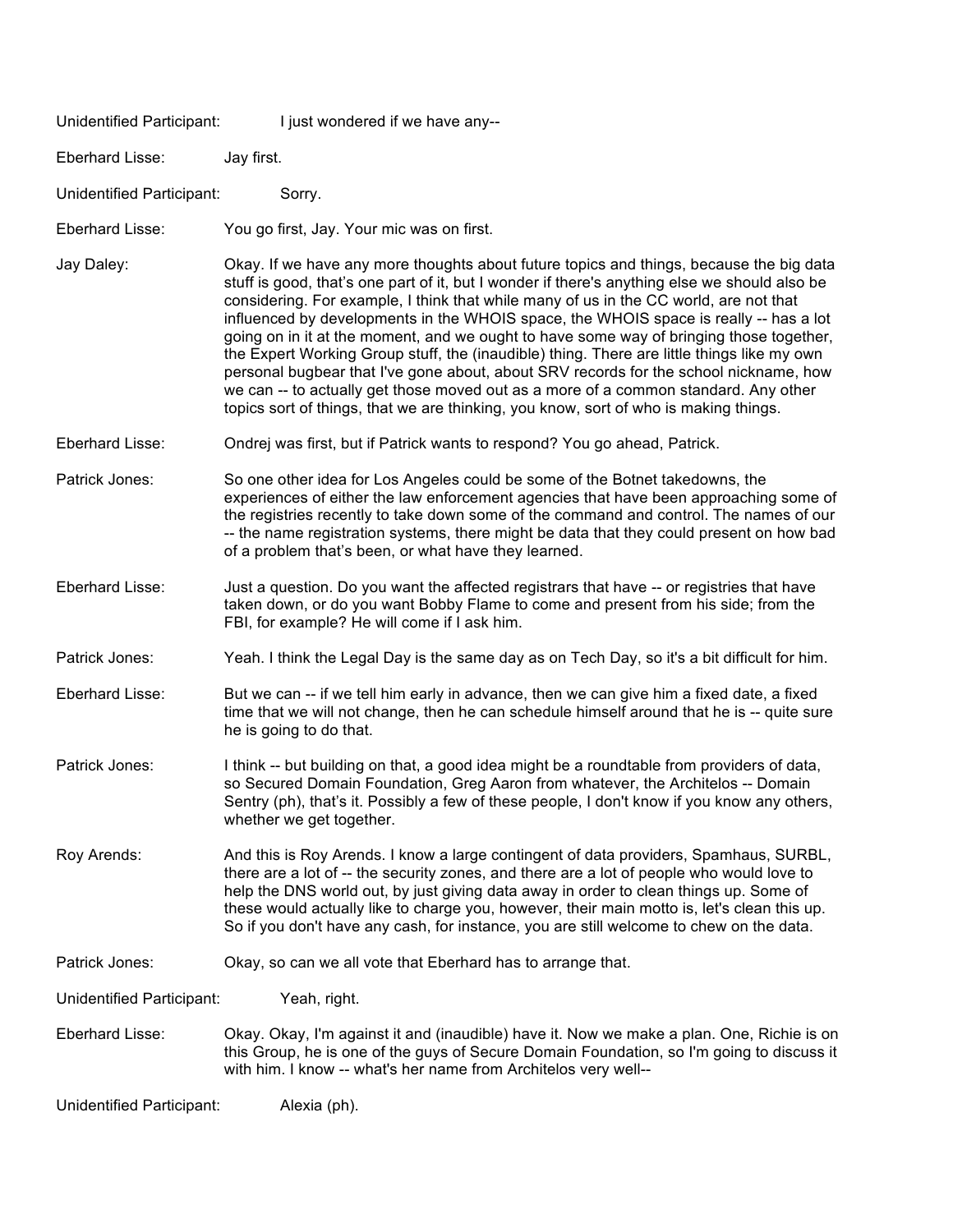| Eberhard Lisse: | Alexia, she always invites me to this -- to her reception so I will talk to her about that. And<br>we'll keep in touch, so you talk to your contacts, and I think a roundtable, again, is a very<br>good idea. And it also will give -- we can pitch it a little bit that it gives exposure to the<br>entities doing this, that they get notice, and the people know they have got help available.                                                                                                                                                                                                                                                                                                   |
|-----------------|------------------------------------------------------------------------------------------------------------------------------------------------------------------------------------------------------------------------------------------------------------------------------------------------------------------------------------------------------------------------------------------------------------------------------------------------------------------------------------------------------------------------------------------------------------------------------------------------------------------------------------------------------------------------------------------------------|
| Roy Arends:     | I'm the Chief Scientist of the Secure Domain Foundation, I helped to establish it even<br>though I don't like my name mentioned that often, but in this Group I will. So consider the<br>Secure Domain Foundation done, they are on the table. If I can do that, I will do that.<br>With regards to Architelos, Architelos actually only uses data from Internet identity, and<br>Architelos has the products to sell, which is called -- (Inaudible) Sentry (ph).                                                                                                                                                                                                                                   |
|                 | Now that brings me to yet another topic for New gTLDs as requirements to -- and I think<br>it's something about Section 11, that there's a need to report, there's a need for ICANN to<br>those registries to report on abuse in their system. That's actually an interesting topic to<br>discuss. So New gTLDs, I think it's good for CCs as well to actually consider this. New<br>gTLDs, they have to report to ICANN about abuse that happened over the last, I don't<br>know, I don't know the regulation, but there is a requirement there. It will be interesting to<br>actually talk about this, and get the various people who provide data on this, do a<br>roundtable as well. Thank you. |
| Eberhard Lisse: | I am a firm believer that even if I don't have to report to ICANN, if this sort of has been<br>sanctioned, I'm quite sure that CoCo (ph) Tools upper module is stuff that we are using,<br>which is used and some gTLDs will implement it so that ICANN actually use it. And as a<br>ccTLD, what I've been saying, we basically don't bother, but we pay for this, for not<br>bothering. We pay in many ways, one of them is over-provisioning, and if we can't get it<br>for free. We have to pay for it in fact, but it still has a cost in manpower, or whatever.                                                                                                                                 |
|                 | So if a formal structure is already in place for the gTLDs, CCs can make use of this for<br>their own internal purposes without having to report it obviously, or even reporting it to<br>ICANN. So that's a very good idea. I didn't know you were in the Secure Domain<br>Foundation; it's good to know, so that I don't have to -- I can now play you and Norm<br>against each other.                                                                                                                                                                                                                                                                                                             |
| Patrick Jones:  | I suggest we have three potential topics then, for the next meeting. We have results from<br>big data, where people are actually producing things that are practically of use to us, and<br>things. We have the WHOIS, and I'd be interested to know whether you -- because I<br>mentioned that, and I have then feedback as to whether you think that important enough<br>to have as a topic, and we have the data providers which we all agree, I think, is a good<br>topic. So if anyone wants to think about the WHOIS side of things?                                                                                                                                                           |
| Eberhard Lisse: | In fact, if I was to prioritize I would put WHOIS third. Yeah. And I also -- I'm a firm believer<br>in, live another day, there's always a next meeting. If we have too much on one meeting,<br>we'll put it on for the next, and I would like to basically focus on sort of one -- if you took<br>data, and I think in -- and we should -- personally, I think we should talk data. Deep on<br>OARC and more -- even commercial. And I am not opposed at all to have commercial<br>providers come there, and make a pitch, as long as their presentation is attractive. I've<br>always said we tolerate a little bit of a pitch if the presentation is riveting.                                    |
|                 | I have -- in particular I've encouraged nonprofits to present, but I have given -- I always<br>try -- if it's an interesting presentation, I'm always looking at allowing commercial -- I<br>always put them so that, they get sort of positioned that they can't overwhelm the<br>presentation, and if I think it's too commercial I'll try to nail them afterwards anyway. So I<br>think this is the -- this meeting is not going to be a forum for companies to pitch their<br>wares. But if they pitch their data, and then they mention that they are selling a service<br>where this data can be used, there's nothing wrong with it as far as I'm concerned.                                  |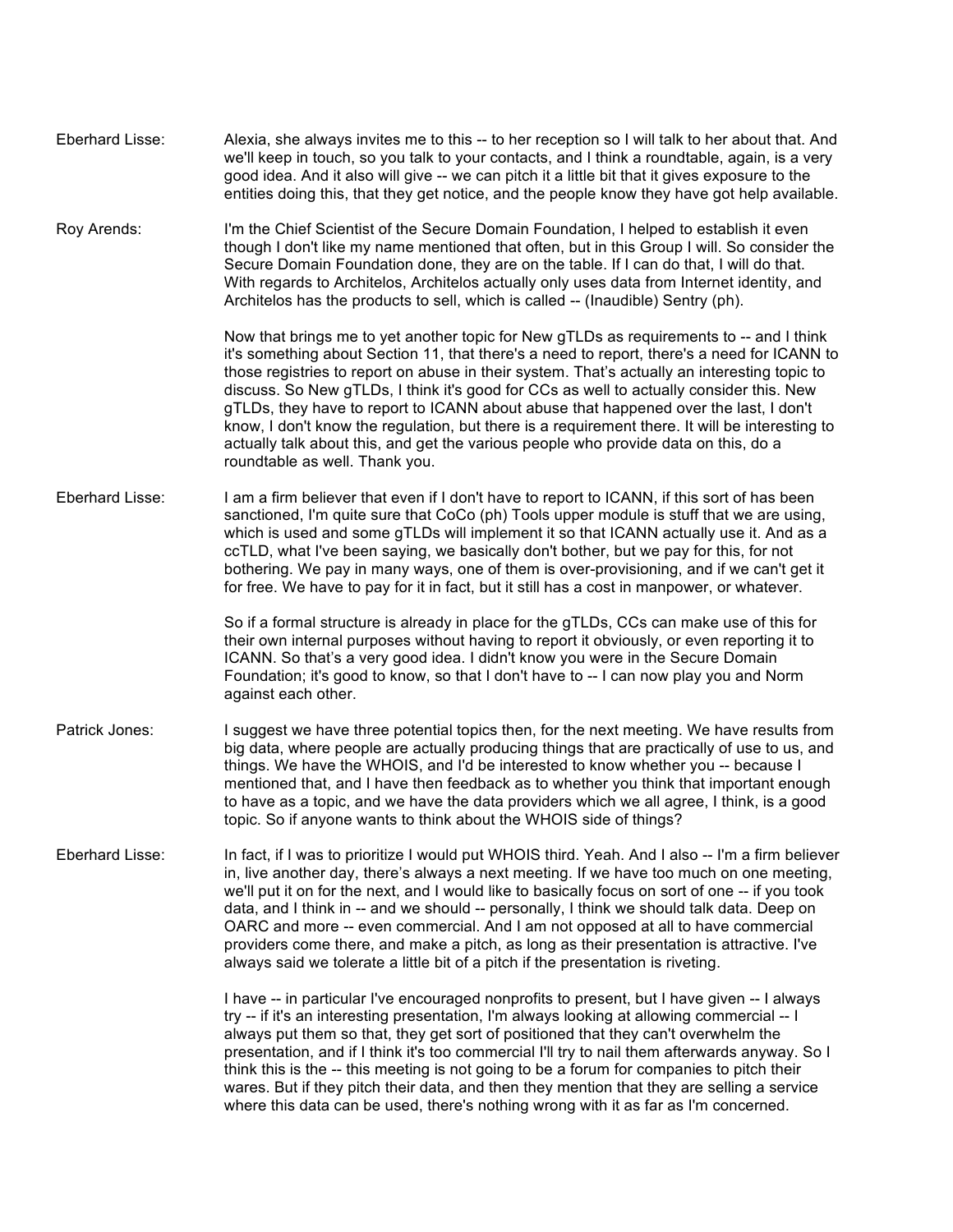Roy Arends: Roy Arends. I think I need to give a little bit more context about my remark, that Architelos has products to sell. What I meant was; Architelos is a product to sell, so it would not be a problem to have on the table, they would love to. I'm also not against people trying to pitch their products, of course, as long as it's relevant, in context, and the group learn something from it, and we don't have to deal with things like signing NDAs or disclosures, et cetera, et cetera beforehand, I'm happy for it, absolutely. So I apologize if my remark is not -- was a little bit convoluted. Thank you.

Eberhard Lisse: No. Your remark was exactly on point. This is exactly a good thing to discuss. I have given -- I can't tell, along many -- I think when I was in Costa Rica the forum, just sort of the day -- get a little bit better now, and then the story, what was it -- about repositories, domain -- Escrow, we have nothing to do with Escrow but it's good to give -- I think we've given Iron -- what was that -- Iron Mountain has spoken in Brussels, and the other one has spoken -- when was it -- in China, that Patsy (ph) was working for, who is now at Architelos, I think.

Unidentified Participant: (Inaudible)

- Eberhard Lisse: So I think it's actually good if we pay close attention that we don't let commercial interest overtake the technical clarity of the nature of (inaudible). Jay made a remark on somebody he requested for next meeting. I am inclined to review this, but if they bring technical stuff and make a pitch at the end, and there's nothing wrong with this. I fully agree with you on that. All right. WHOIS?
- Roy Arends: I'll say this politely. I agree with Eberhard. The -- okay, there we go. So WHOIS, is a system that is, yes, it is broken here and there, and it kind of works. Everyone uses it, a lot of people have it, and I know there's a large effort going on to restructure it, to redo anything. I don't think it can be improved that much, definitely not by the proposals that are out there currently. I don't think it's a topic actually for the CC -- for the TLD or the NSO Working Group -- I'm sorry, I forget the name currently. I think WHOIS, that whole area is very political currently. And I understand your points, it's just not a point that I find high on my agenda. I apologize. Thank you.
- Eberhard Lisse: So the polite phrase is, we'll take it under advisement. All right, anything else? Good. So basically we are looking at big data and data providers to see whether we can get one or two roundtables up, we are looking at some keynote speakers, and the whole focus basically should be on data, and DNS-OARC will be encouraged to focus on deep data, and we'll speak with these guys. And Ondrej is here anyway, so that I -- by no means want to tell them what to do. It might be a good thing if we do the whole thing in a consistent manner, so if I find something interesting that crops up, I always will say, sure, come in and talk about it.

And then we'll get -- we'll try to get some names -- some named keynote speakers so that we have got a -- that we can advertise a little bit beforehand that we can out -- that we can feature them prominently only the website, so that we have good attendance as usual, and in the long run maybe even get more attendance from the assets basis. All right. Anything else?

Patrick Jones: Yeah. Just at some point we need to, I think, make the effort to form an arrangement with ICANN that the Tech Group becomes a -- more than a CC thing. You know, we basically need to sign a data in which that happens, so that it moves out of the ccNSO website. That I mean, Gaby and Kristina have been fantastic, they work for the CC side of things, so I'm not sure if that will carry on in the future or not. You know, we just need to sort that out; I think clearly and set that, as I am--